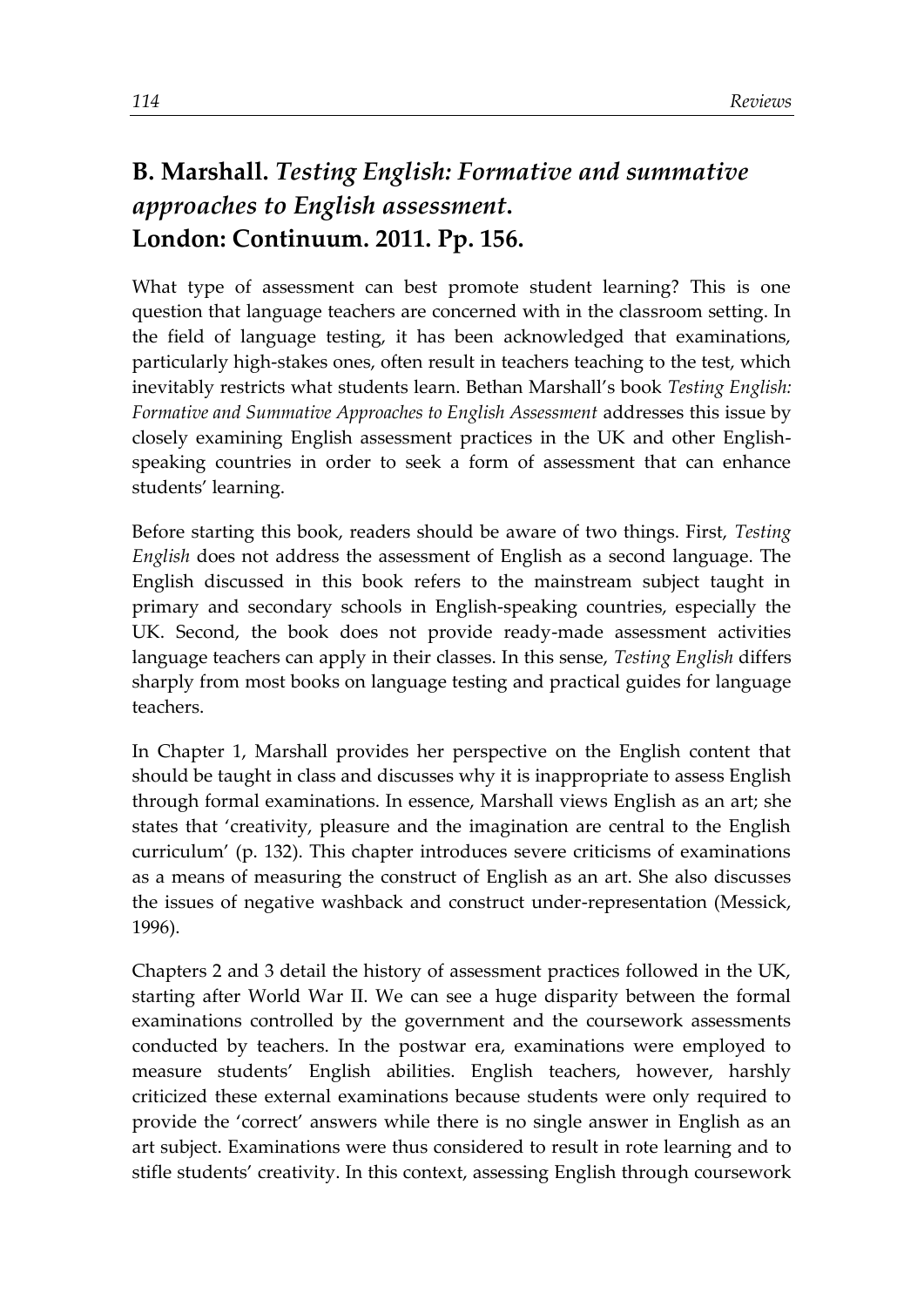was proposed, which gave the teachers more freedom to choose what content they wished to assess. However, the major concern about this practice was how to ensure reliability and accountability. Chapters 2 and 3 describe serious conflicts in the UK between the government's decision to hold formal examinations and teachers' preference for coursework-based assessments.

Chapters 4 and 5 introduce some practices of formative assessment: Assessment for Learning (AfL). Chapter 4 discusses the King's Medway Oxfordshire Formative Assessment Project (KMOFAP) established in 1999 and classroom assessment practices attempted by some teacher participants in the project. They employed dialogues (questioning and feedback) and peer assessments, which language testers often view as forms of *alternative assessment* (Brown & Abeywickrama, 2010). Although the chapter does not provide ready-made assessment activities that readers can apply, it does include rationales and principles underpinning such practices. Chapter 5 addresses the Learning How to Learn Project (LHTL) launched in 2002, where the goal was to promote learning autonomy. Marshall describes two approaches to assessment as exhibited by the project participants, namely, the spirit and the letter of formative assessment. Teachers, who emphasized the former, applied assessments that were underpinned by the principle of promoting learner autonomy. In contrast, those who relied on the latter simply employed a formative assessment technique—peer assessments—where students were not given the chance to consider what a good monologue is; this technique focused only on technical errors in peers' texts. Chapter 5 stresses the importance of realizing the principle of promoting learner autonomy and the risks of using assessment methods that disregard the spirit of formative assessment.

Chapter 6 introduces the summative assessment practices followed in the King's Oxfordshire Summative Assessment Project (KOSAP), initiated in 2003. The crux of the project was to determine the plausibility of assessing students' progress through coursework—a portfolio style assessment. The teacher participants in the project who regarded English as an art rather than a set of communication skills preferred the course-based summative assessment approach because it evaluated aspects that formal examinations could not. It was reported that the teachers and students shared an implicit knowledge of what a good composition entails (referred to as *guild knowledge*) through a series of writing assignments.

Chapter 7 describes the course-based assessments practiced in the US, New Zealand, and Australia. It focuses on how teachers in these countries assess their students' English abilities through coursework or portfolios and how teacher assessments are moderated. Some of the moderation practices were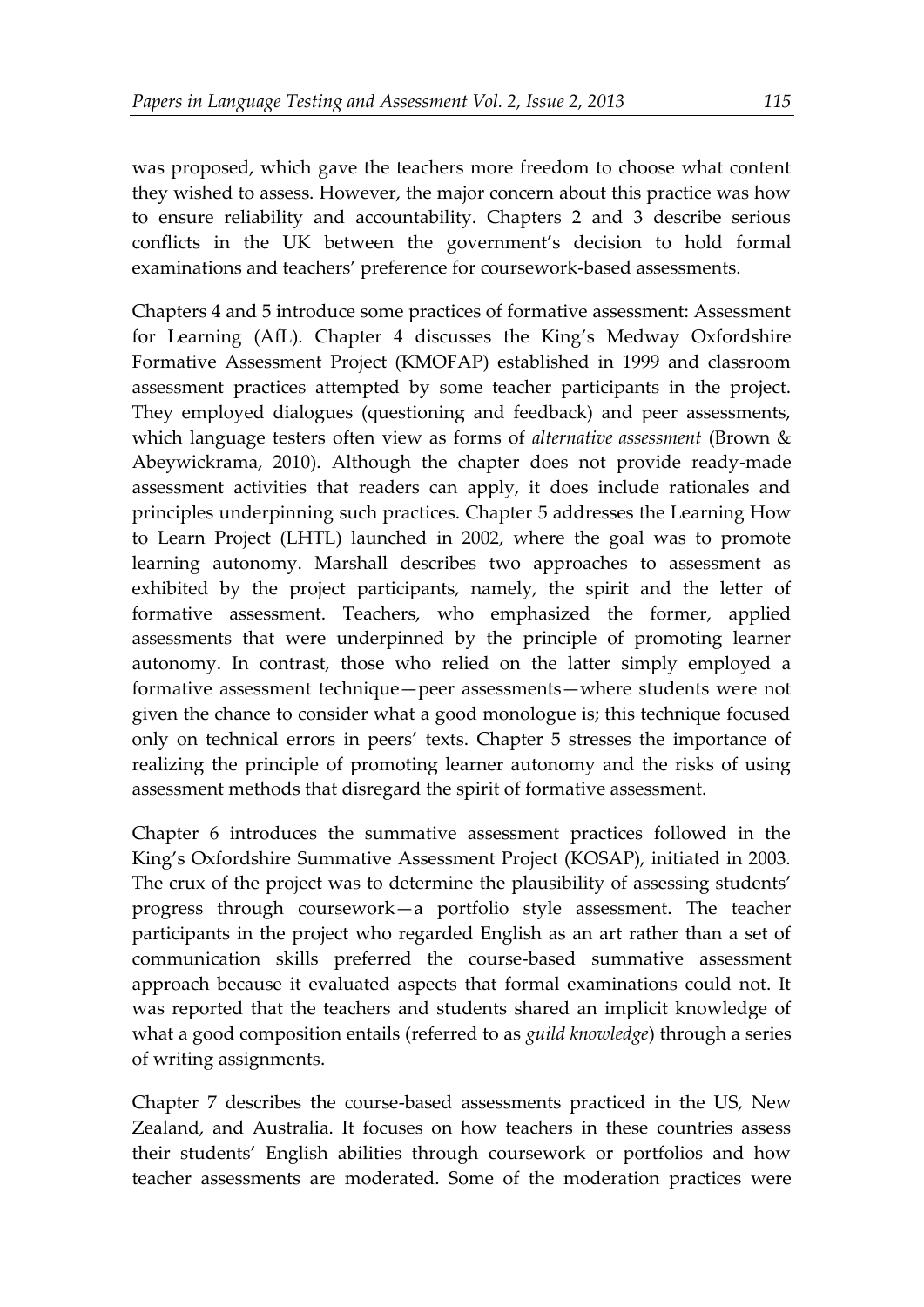found to be rigorous and successful in ensuring the reliability of teacher assessments; however, portfolio assessment was considered to be extremely subjective and eventually abandoned in the US and New Zealand. Marshall states that 'there were too many fears about the reliability of moderation that mean that testing was brought back in a more traditional form' (p. 128). Even though teachers believed that coursework-based assessment was more authentic and valid when assessing abilities learned in the classroom, governments—in order to make assessment more reliable and accountable determined to employ external objectively scored examinations that only require students to provide the 'correct' answers.

In Chapter 8, Marshall addresses the growing attention of the general public to practical skills for effective English communication and the UK government's desire to ensure the reliability of English assessment. These phenomena led to the introduction of (a) functional skills tests that focus on language mechanics and (b) the new General Certificate in Secondary Education (GCSE), which might potentially result in negative washback such as mechanical drills and rote learning. At the same time, Durham University recently started a project entailing a trial for coursework assessment. This will have some useful implications for the practice of course-based assessment. Marshall concludes the chapter by saying, 'What then do we learn from the turbulence that marks out English and assessment. The main thing is hope' (p. 139).

In *Testing English*, Marshall presents a number of criticisms of formal examinations and advocates teachers' course-based assessment to assess English as an art. Language testers who read the book might feel that much of the content is not directly relevant to second language testing. Accordingly, this book is not suitable for those who expect to learn the theory and practice of language testing. However, the book will remind language testers of the importance of seeking a form of assessment that will benefit students themselves and their learning.

*Review by Takanori Sato* The University of Melbourne